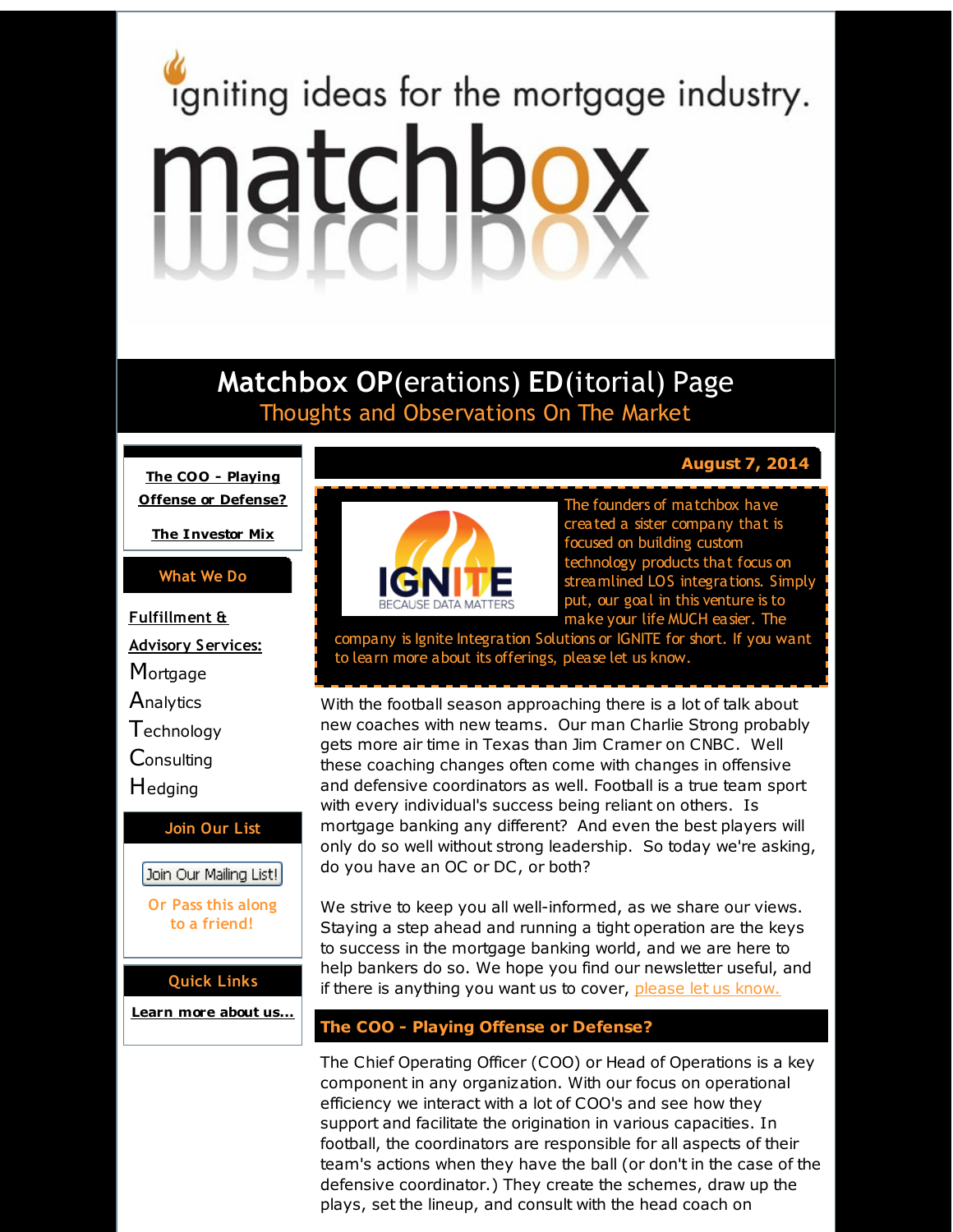important matters. On each team there is an offensive coordinator (OC) who is in charge when the team is on offense and looking to drive down the field and score, and a defensive coordinator (DC) who manages the defense and attempts to prevent the other team from scoring. Translating these roles to a mortgage context, it seems that the traditional scheme of having the COO be responsible for managing all aspects of operations is becoming more and more a thing of the past.

Over the past few years, we've seen the role of the COO of mortgage bankers having to focus on either being an OC or a DC. The challenges in supporting the mortgage process have become increasingly difficult and one cannot effectively play both sides of the field. In most cases, the COO is either being relied upon to keep the pipeline moving (an offensive position) or tasked with closing liability gaps to ensure the company is not exposed to compliance and operational risk (a defensive position.) If the COO is trying to act in both capacities in today's market there's a distinct conflict of interest at hand and almost certainly some inefficiencies and inherent risk. Note: for some, the COO is more like the head coach but they better have strong and seperate OC's and DC's.

Regardless of whether the COO is playing offense or defense, an effective leader will have similar characteristics and laser focus on a number of items. COO's have to be elite problem solvers and garner respect from their staff. They should be looking at submissions, approvals, expected closings, expected fundings, loans on the line, staffing levels, vacations, volume as per the time of the month, etc.

Most COO's play the OC role which is an obvious fit, we just don't like to see them step into the defense schemes; that should be someone else's responsibility. We are constantly seeing COO's being pulled into meeting after meeting to weigh in issues pertaining to compliance, secondary, or investors. We don't know how many OC's sit in of the meetings for the defense; usually they're too busy managing the offense. Leadership is necessary for all departments but so is specialized focus and skills.

As we all know this business is very cyclical and seasonal. The COO must be able to execute on the offensive side of the Ops when volume is flowing and loans must be closed efficiently. They cannot also manage risk at the same time. So what does your organizational chart look like? Does everyone report up to a COO or do you have offensive and defensive specialists? Without clearly defined the business is suffering.

#### **Investor Mix - Too Few? Too Many? Just Right?**

How many investors do we need? Which investors do we need? Are we missing any investors?

These are just a few of the constant questions we get during every Secondary Review project. They are rather simple questions but the answers are a moving target. The right mix for one lender may be different for another. And the right mix today may be different tomorrow or next quarter. The right investor mix is not unlike a recipe for baking. There's no perfect mix